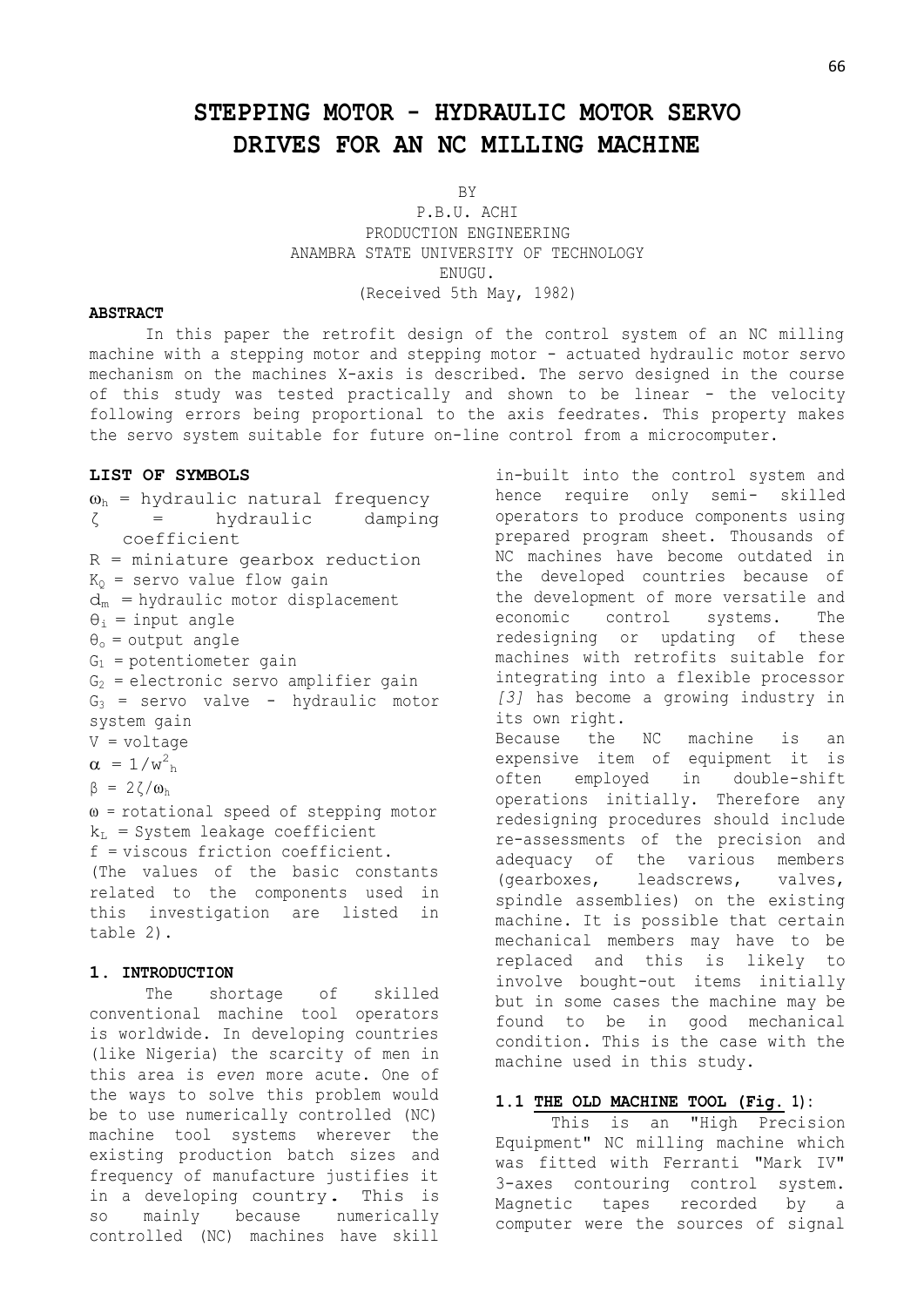generation and their cost was rarely justifiable for small batches and frequent "One-Offs". This, together with the added complication of the time taken for the preparation of tapes by outside bodies meant that the machine had not been much used since its purchase in 1964.

The design of the machine is based on a fixed bed layout with vertical milling head. It is equipped with hydraulic power to drive all the axes, the X-axis being by motor, gearbox and leadscrew. The X-axis motion is achieved by a hydraulic motor driving a recirculating ball screw through a 50:1 reduction gearbox. This traverse axis of nearly 122cm is the longest and its slide ways are integral with the fixed machine table.

The X-axis is actuated by metering oil through a MOOg servo valve. The velocity in this axis is proportional to the rate of oil flow through a hydraulic motor and is controlled by the driving signals derived from diffraction gratings fixed on the machine table. position feedback in this axis was by the optical diffraction gratings and scanning motor (Fig. 2a) as demanded by the earlier Ferranti system. In the X-axis there was an additional velocity signal from a tachogenerator at the motor shaft. The mechanical elements, spindle drive and quill, slide ways, gearing and leadscrew assembly had all suffered negligible wear and so it was justifiable to fit a new control system to extend the machine's period of use.

# **2.0 THE NEW CONTROL SERVO SYSTEM OF THE X-AXIS:**

Figures 2b, 3a and 3b show the electro-mechanical components and the servo loop of the X-axis. In Fig. 3a the "drive and control circuits" are contained in a "black box" built by the author earlier and it includes the stepping motor electronic drive logic and manual

control boards necessary for tests to be conducted later to determine the accuracy of the leadscrew gearbox assemblies and the machine resolution and its dynamic behaviour.

The rotary potentiometer which is driven directly by a small electric stepping motor is a very precise unit with 10k ohms resistance and a high linearity of  $\pm$ 0.2%. The miniature gearboxes in the feedback path is an antibacklash precision unit and provides a reduction of 8:1. In the earlier control system, position sensing in all axes was by diffraction gratings and scanning motor (fig. 2a) as demanded by the original Ferranti system. In the X-axis there was an additional velocity signal from a tachogenerator at the hydraulic motor shaft. Spring - loaded antibacklash spur gears (fig. 2b) were used to connect this hydraulic motor shaft to the tachogenerator shaft. In the new control system this tachogenerator was removed and the shaft retained to provide the feedback of the hydraulic motor motion through the miniature gearbox to the potentiometer. The main gearbox driven by the hydraulic motor provides a reduction of 50:1 and the output drives the X-axis leadscrew (fig. 3a ).

## **2.1 THE STEPPING MOTOR USED AS THE SERVO ACTUATOR:**

A stepping motor is an electromagnetic incremental actuator which converts digital input electronic signals (pulses) to analogu outputs of shaft motion. Each pulse fed to the motor causes the output shaft to execute a constant angle called "the step angle" which characterises a particular stepping motor. A train of pulses reaching the motor causes it to respond by rotating continuously until the pulses are cut off when the motor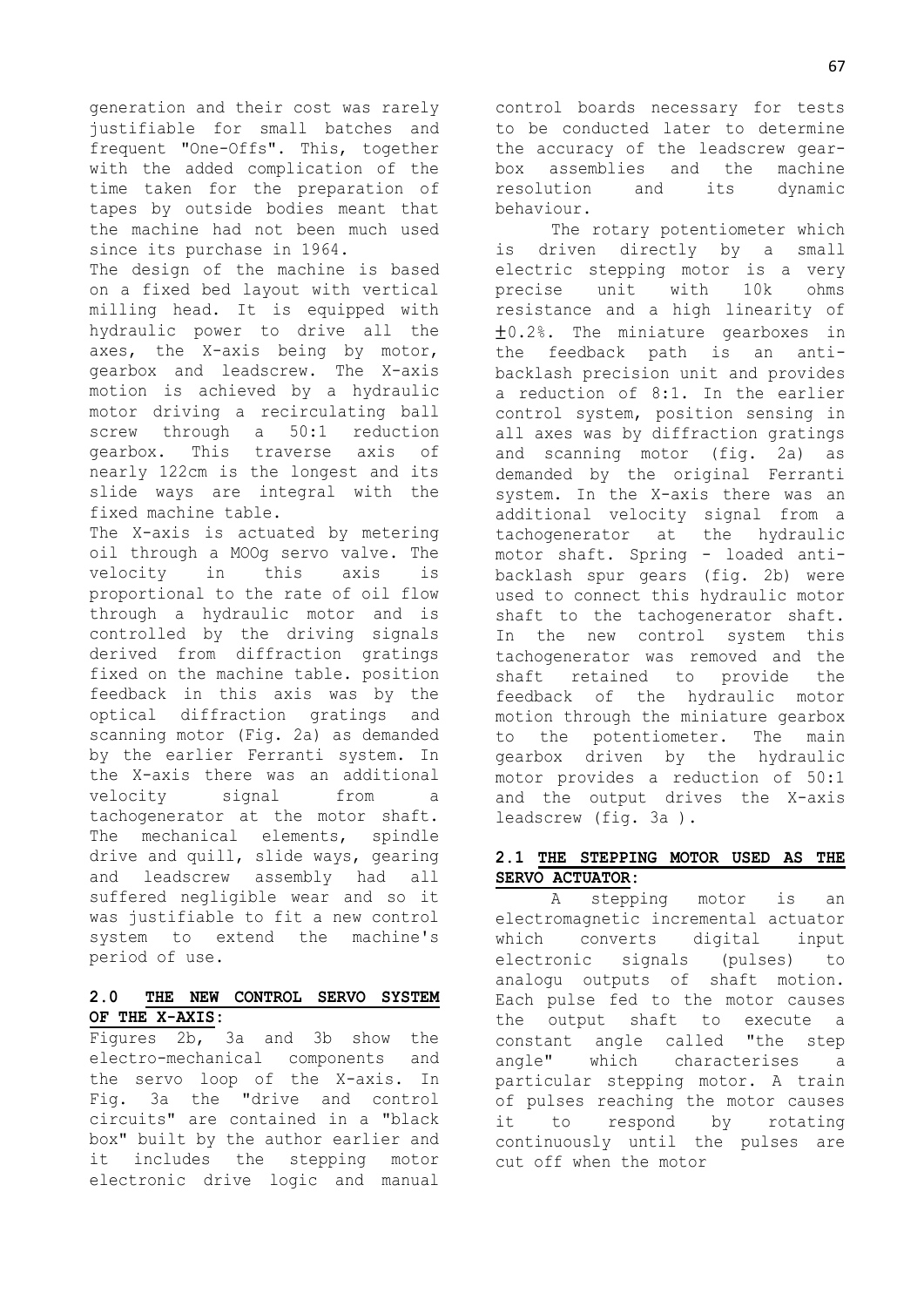

Fig. 1a – The Machine Tool Stripped Dow



**Fig. 1b: x-axis : main gearbox, new servo unity and control boxes.**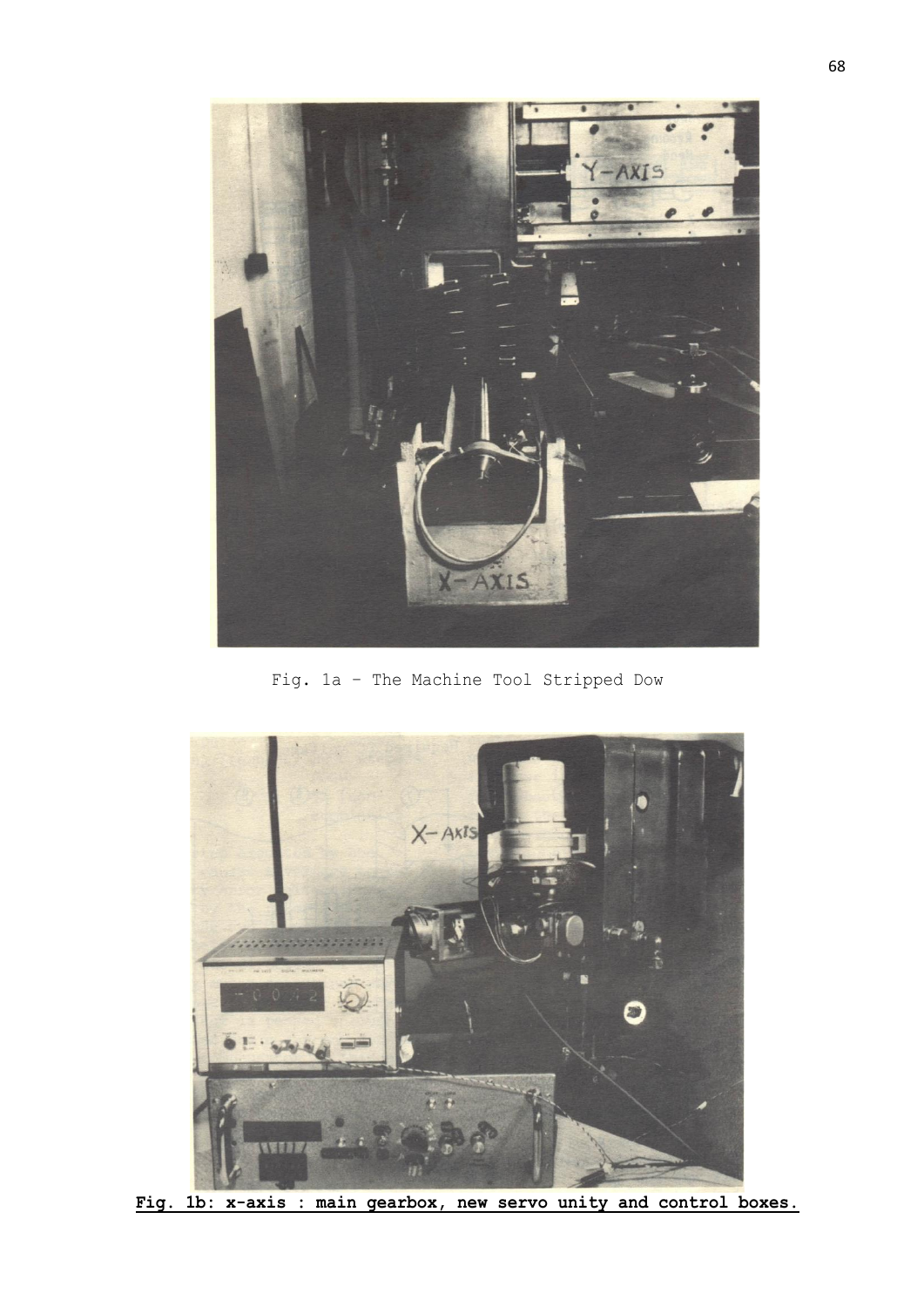

**Fig. 2a Old Control System of the HPE Milling Machine**

stops almost instantaneously (the deceleration being very high indeed).

For the purposes of the new X-axis control system for this machine tool a small electric steeping motor is required to perform the main control actuation for the electro-hydraulic servos on the axis.

The torque requirement of the motor is that to overcome friction in the servo rotary potentiometer which requires a torque of 0.0002N.M only. Therefore a small stepping motor with the following specifications was used:

TABLE 1: Characteristics of the Stepping motor.

| <b>Type</b>           | hybrid (23 MS108<br>b٧ |
|-----------------------|------------------------|
|                       | "Moore Reed")          |
| <b>Holding Torque</b> | 2600gm.cm              |
| Step Angle (half      | $0.9^0$                |
| steps)                |                        |
| Rotor inertia         | 70 gm .cm <sup>2</sup> |
| NO of phases          |                        |
| Required<br>DC.       | 24 v                   |
| voltage               |                        |



GEAR BOX CASHING

- 1. stepping motor
- 2. Flexible coupling
- 3. Rotary potentiometer
- 4. Driving cup potentiometer casing
- 5. Slip rings and brushes
- 6. Miniature gear box (8.1) FIG 2b 7. Sleeve for feedback shaft
- 8. Anti bock lash spur gears
- 9. Feed bock shaft
- 

PERTER B.U. ACHI

Scale 2/3 X Full Size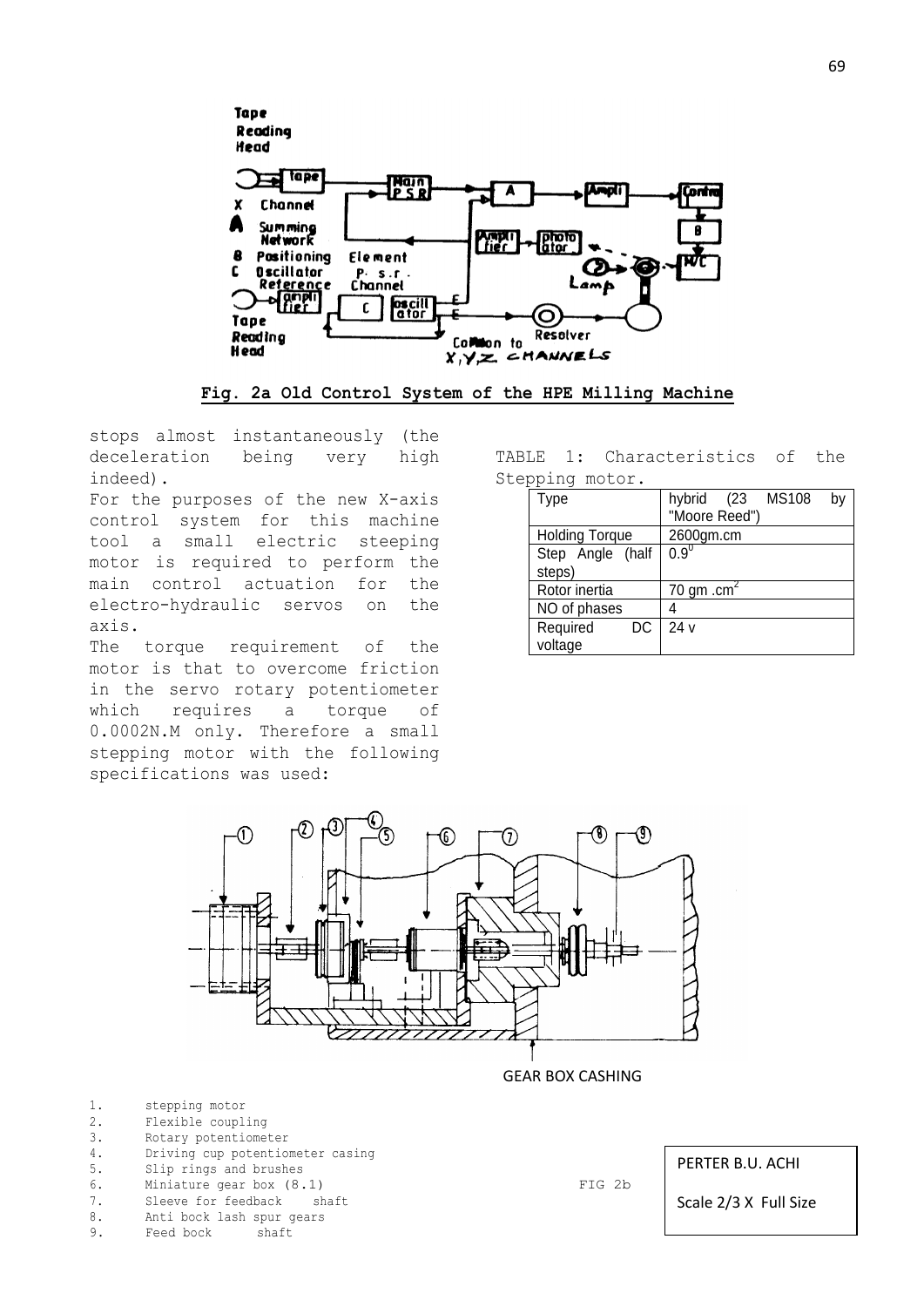

**fig. 3.: axis new servo system**



**Fig. 3b: the X-Axis servo loop**

| 275A                 |  |
|----------------------|--|
| 0.6 ohms             |  |
| 220 steps/s          |  |
|                      |  |
| 200 <sub>w</sub>     |  |
| 5 % (non-cumulative) |  |
|                      |  |

The first step executed by the stepping motor causes a voltage to be offset (velocity error voltage) near the zero point by the rotor of the potentiometer the two terminals of which are connected to +l5V and -15V respectively. The direction of rotation of the stepping motor determines whether the error voltage is positive or negative. This error voltage is passed through a voltage amplifier and a current booster (used as servo compensator in this study) and the output is used to actuate a MOOg servo valve which controls the hydraulic oil flow through the hydraulic motor. When the stepping motor executes continuous rotation (at speeds consistent with the pulse rates) the hydraulic motor response is also continuous

rotation which is fedback through the gear reducer to rotate the casing of the potentiometer. Thus a velocity error voltage exists at the potentiometer (its rotor and casing rotate relatively) and its magnitude is a function of the stepping motor RPM and the response characteristics of the hydraulic motor servo system in steady state.

# **3.0 THE CALCULATION OF THE STEADY STATE STABILITY CHARACTERISTICS (Fig. 3b)**

In the original control system the maximum traverse speed **in** the axis is 38.1cm/min. and the coordinate accuracies are: 0.0127mm over the 122cm working range. In the new control system no changes are made in the specifications of the mechanical components and since the maximum traverse speed is limited by the available hydraulic power, the value of 38.lcm/min. is retained. However the machine resolution in the new design is to be 0.00254mm per step (0.0001 in/step) of the stepping motor.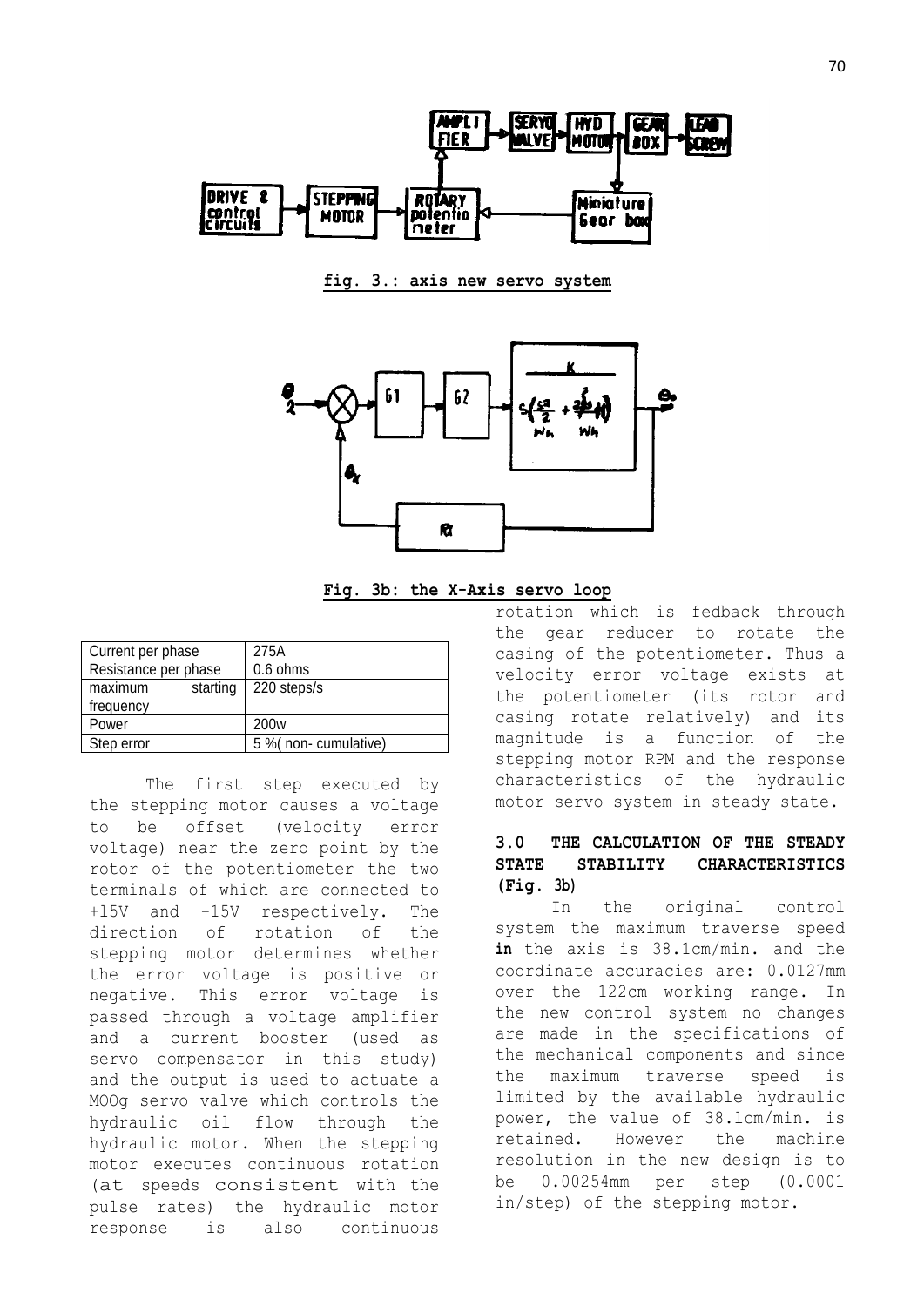Therefore the maximum required pulse rate is:

 $\text{(steps/s)} = 2.5\text{KHz}.$ 6  $X \frac{1}{2}$ 0.00254  $\frac{38.1 \text{ X } 10}{28.8855 \text{ K}} \times \frac{1}{2}$  (steps/s) =

For a servo valve - hydraulic motor unit the open loop system transfer function is given by:

 $(1)$ 

$$
\frac{k}{s\left(\frac{S^2}{\omega_h^2} + \frac{2\zeta\zeta}{\omega_h} + 1\right)}
$$

where K =  $(K_0 d_m)$  $d_{m}^2$  +  $K_{L}$ f  $K_0$  d  $2_{m}$  +  $K_{L}$  $_{\text{Q}}$  u<sub>m</sub>  $^{+}$ = open

gain of the valve-hydraulic motor system …(2) In fig. 3b the overall transfer function of the machine axis servo system is given by

$$
\frac{\theta_{o}}{\theta_{i}} = \frac{G_{1}G_{2}K/S \left(\frac{s^{2}}{\omega_{h}^{2}} + \frac{2\zeta\zeta}{\omega_{h}} + 1\right)}{1 + R_{X}G_{1}G_{2}K/S \left(\frac{s^{2}}{\omega_{h}^{2}} + \frac{2\zeta\zeta}{\omega_{h}} + 1\right)}
$$
  

$$
\therefore \frac{\theta_{0}}{\theta_{i}} = \frac{G_{1}G_{2}K}{\left(\frac{1}{\omega_{h}^{2}}\right)S^{2} + \frac{(2\zeta)}{\omega_{h}}S^{2} + S + R_{X}G_{1}G_{2}K}
$$

 $(3)$ 

Equations (2) and (3) serve as a basis for selecting maximum possible overall closed loop gain and this is given by:  $G = ({}^{R}X^{G}1^{G}2^{K})$  in (1/sce) (4) (G was found to be equal to 2184 in this study). Knowing the feedback miniature gear reduction,  $R_{x}$ , the rated flow gain of the servo

valve,  $(K_0)$  and the values of  $d_m$  and  $K_{L}$ f from motor and valve manufacturers specifications respectively (Table 2), G can be calculated. For the precision rotary  $(360^0)$  potentiometer  $\pm 15V$ are connected to the two terminal (i.e. 30V total voltage). Therefore  $G_1$ 3  $\frac{30}{2\pi}$ (V/rad). Using Routh -Hurwitz stability criterion (equation 3) it can be shown that

$$
{}^G 1 {}^G 2^K = \frac{\alpha}{\beta} = 2 \zeta w_h \tag{5}
$$

(Wh is deduced from the physical specifications of the hydraulic motor). Applying the values in table 2 the maximum value of overall loop gain is calculated and hence the maximum setting of the amplifier gain,  $G_2$ , was found from

equation (5):  ${}^{G_2}$  =  $\frac{25\omega_1}{G_1K}$ h 1  $2\zeta_0$ (6)

(in this study this was found to be 37mA/V). The maximum possible amplifier setting (gain) was used so as to give the fastest system response. This is desirable for the following reasons:

- (i) To achieve certain motions in the shortest time period consistent with the pulse rate.
- (ii) to minimise the lag between the electrical stepping motor motions and the hydraulic servo followers. This reduces the velocity following error and would avoid the significant end of a segment errors in circular interpolation (in two axes) mentioned by Plas and Blommaert [1].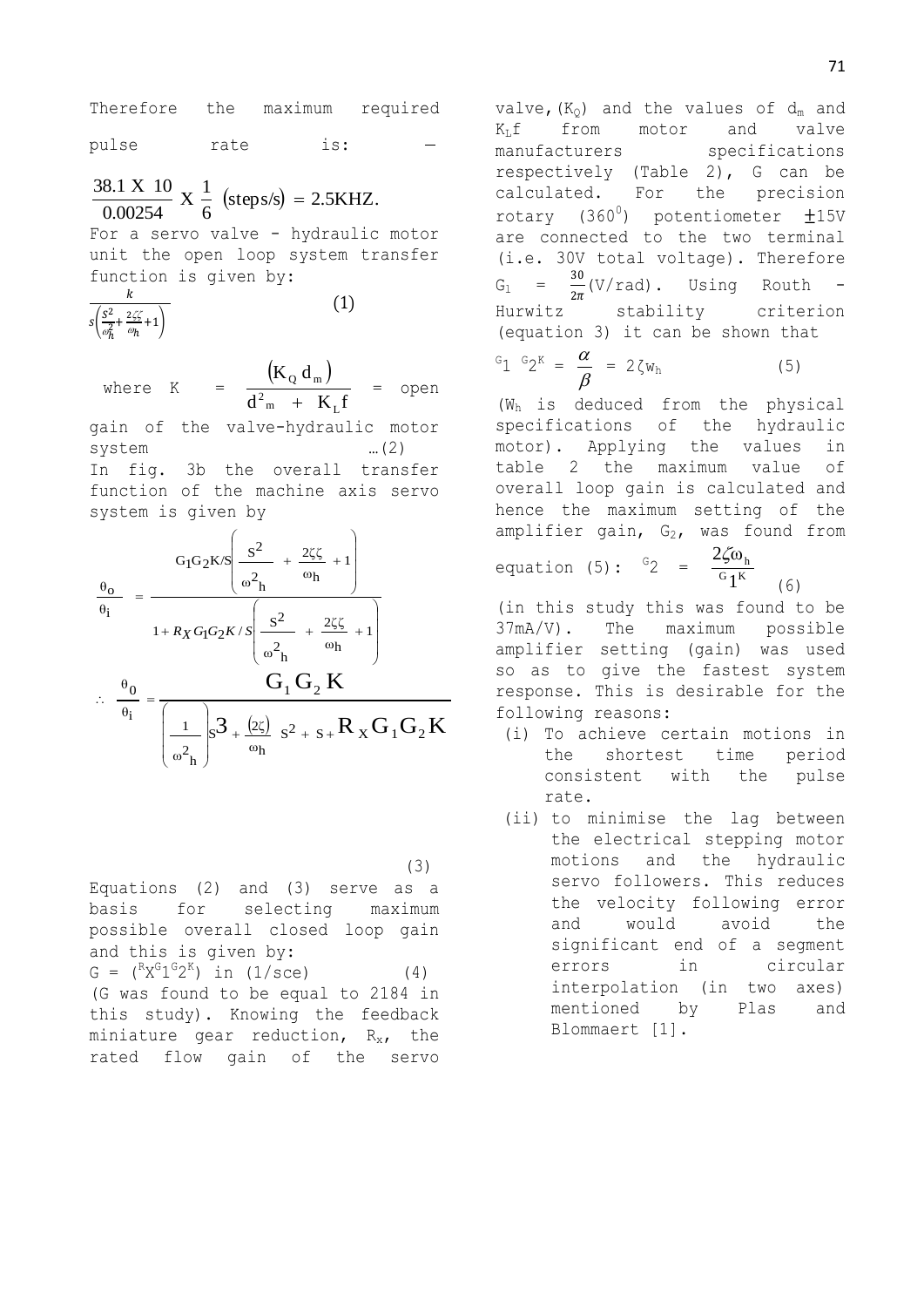TABLE 2:

| <b>CONSTANT</b>                     | <b>UNITS</b>              | <b>VALUE</b>            |
|-------------------------------------|---------------------------|-------------------------|
| Hydraulic natural frequency $(w_h)$ | Rad/S                     | 422                     |
| Damping coefficient $(\zeta)$       |                           | 0.32                    |
| Miniature gearbox reduction $R_x$ ) | $\blacksquare$            | 8                       |
| servo valve flow gain (kQ)          | $\text{Cm}^3/\text{S/mA}$ | 9.2126                  |
| Hydraulic motor displacement (dm)   | $\text{Cm}^{3/}$ rev      | 0.7206                  |
| Potentiometer "gain" $(G_1)$        | V/rad                     | 4.9                     |
| <b>Terminal voltages</b>            |                           | ± 15                    |
| Servo amplifier gain $(G_2)$        | MA/V                      | 37                      |
| System leakage coefficient $(K_L)$  | (cm $^3$ /S)/(N/cm $^2$ ) | 1.54 X 10 <sup>-2</sup> |
| Viscous friction coefficient (f)    | N/rad/s                   | 0.86                    |
| Leadsrew pitch (p)                  | Mm/rev                    | 6.35                    |
| Mass carried by x-axis $(M_0)$      | Кg                        | 908                     |
| System hydraulic pressure           | N/cm <sup>2</sup>         | 1200                    |
| Axis travel length                  | <sub>cm</sub>             | 122                     |
| Machine resolution                  | Mm/step                   | 0.00254                 |

## **3.1 THE STEADY STATE DRIVING ERROR BETWEEN THE STEPPING MOTOR AND THE HYDRAULIC FOLLOWERS:**

The flow through the servo valve is directly proportional to the lag between the electric stepping motor and the hydraulic drive. This lag or driving error can be measured as a certain number of steps or driving pulses.

Treating the step inputs in this servo system as unit ramp functions it can be shown by the "Final Value Theorem" that the velocity following error:

$$
E(S) = \frac{S\left(\frac{\omega}{S^2}\right)}{1 + \frac{\sigma_1 \sigma_2 K}{S(\alpha S^2 + \beta S + 1)}}
$$

$$
(7)
$$

$$
= \frac{\omega}{s\left(G_1G_2K\right)}
$$

$$
s + \frac{s\left(G_1G_2K\right)}{s\left(\omega s^2 + \beta s + 1\right)}
$$

Therefore in the limit

(8)

 $E_{max} = E(S) = \frac{G_0}{G_1 G_2 K}$  $S \rightarrow 0$  $\omega_{0}$ 

(9)

Where  $w_0$  = velocity at input at maximum stepping rate of the stepping motor =  $2500$  (steps/S). For the  $0.9^0$ step angle, 2500 steps per sec becomes 375 RPM 1  $X \frac{60}{4}$ 360  $\frac{2500 \times 0.9}{2500 \times 0.9} \times \frac{60}{1} = 375 \text{ RPM} =$ 

39.27 (rad/S) of the stepping motor. Therefore the maximum driving error (eqn. 9) is established as:

$$
E = \frac{39.27 \text{(rad/s)}}{273 \text{(/s)}}
$$

 $(273 = {^{R}x^{G}I^{G}2^{K}}/{^{R}x} = 2184/8)$ 

i.e.  $max = 0.14385$  rad. at steady state. For the step angle of  $0.9^0$ the maximum (transverse) steady state error is equivalent to

$$
\frac{0.14385(rad)}{0.14385(rad)} = 9.15
$$
 steps (pules)

$$
\frac{0.9}{180} \ (rad)
$$

This represents a path error of 0.023mm (machine resolution = 0.00254mm per step) and this is at traverse speed.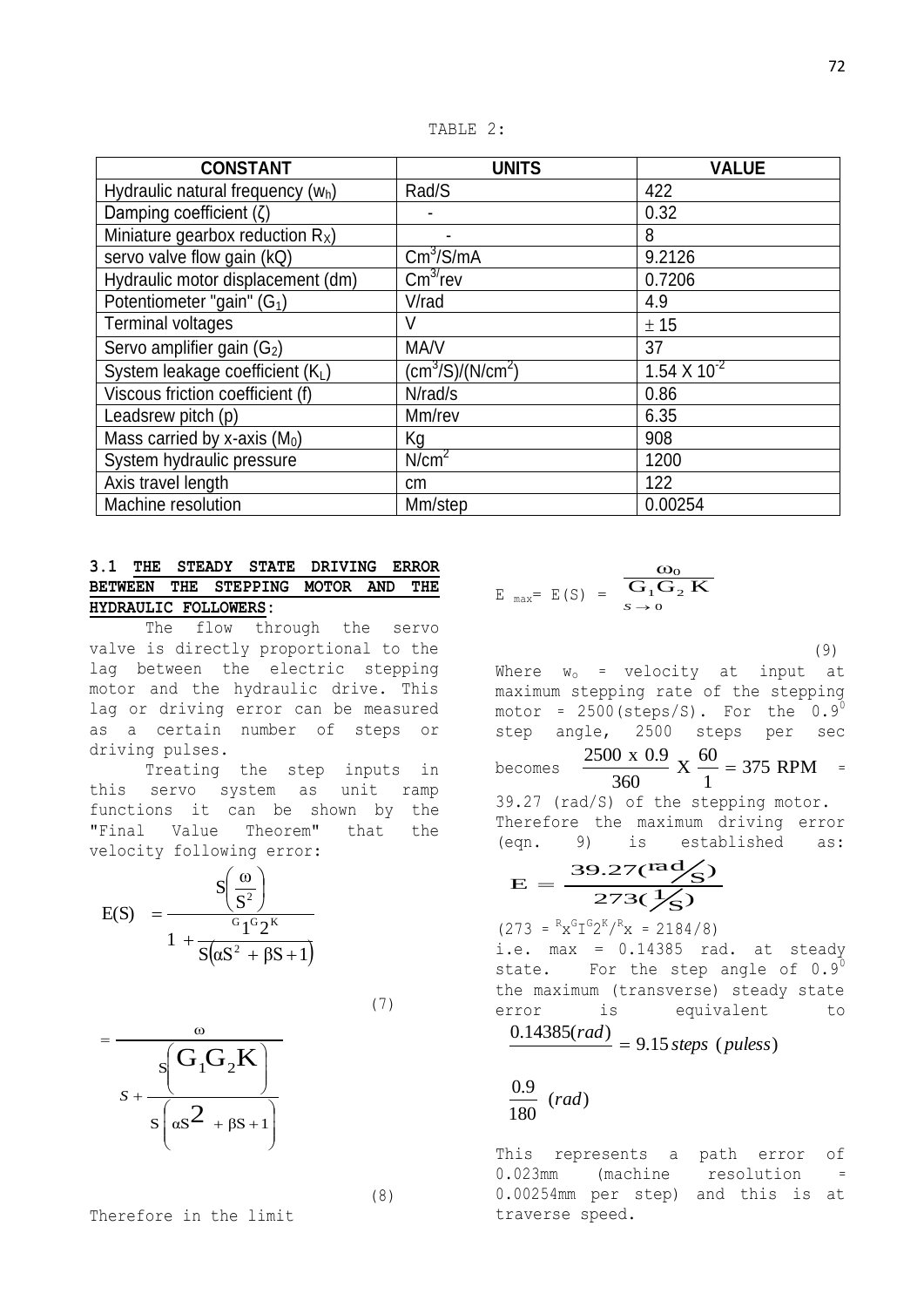It follows from equation (9) that this error will be proportionally less for normal machining federates.

# **4.0 THE EFFECT OF THE STIFFNESS OF ATTACHMENTS TO THE CLOSED LOOP SERVO STRUCTURE:**

Although the influence of the combined elasticity of the various mechanical attachments in the servo loop have not been quantitatively considered in the calculations of the maximum loop gain and the resulting maximum velocity following error, it is appreciated that there is an effect of the dynamic performance of the servo system. The material and size of connecting items like shafts, couplings and gears determine the overall stiffness of the mechanical unit.

In the servo loop (fig. 3b) let  $F_0 =$ Hydraulic stiffness of the servo valve and hydraulic motor assembly,  $\omega_o'$ = the corresponding hydraulic natural frequency.

 $M =$  total mass of moving attachments in the servo drive.

It can be shown that generally,

$$
(f0)1
$$
  

$$
\mathbf{w'}_0 = \frac{2}{M}
$$
  
Then 
$$
\frac{1}{\omega_0^{2}} = \frac{M}{F_0}
$$
 (10)

 $\epsilon$ 

If F is the stiffness of the other mechanical attachments, and  $w_T$  the overall system natural frequency, then

$$
\frac{1}{\omega^2 \tau} = \frac{M}{F_0} + \frac{M}{F}
$$
 (11)

From equ. 10

$$
\frac{1}{\omega_{\rm T}} = \frac{1}{\omega_{\rm 0}'} \left( 1 + \mathbf{F}_{\rm 0}/\mathbf{F} \right)^{\frac{1}{2}}
$$
 (12)

i.e. 
$$
\omega_{\text{T}} = \omega'_{0} / (1 + F_{0}/F)^{\frac{1}{2}}
$$

$$
(13)
$$

Equation (13) shows that the natural frequency can be significantly reduced if the ratio  $F_0/F$  is high and equation (5) shows that the maximum system gain is proportional to the natural frequency. Therefore, a high value of  $(F_0/F)$  can lower the value of the system gain, increase the response time and the resulting velocity following error, ultimately affects the accuracy of NC contouring operations. The effect of  $F_0/F$  was considered from the initial design stage when the material and size of components were selected. The original machine components were well conceived and with the added items minimum compliance was introduced, eg. silver steel for the feedback shaft and high tensile steel precision ballscrew for the axis, assembled with minimum length couplings. It has been correctly pointed out by Ertongur *[2]* that apart from the adverse effects of valve hysteresis on electro hydraulic system stability, backlash in the system also encourages the low frequency oscillations ("tweaks") which cause instability. Therefore, in the present system the gearboxes used are anti-backlash types and the leadscrew is of the preloaded recirculating ball nut variety. All these help to increase the accuracy and stability of the whole servo

## **5.0 CONCLUSIONS:**

system.

**5.1 TESTS AND MEASUREMENTS OF THE X-AXIS OF THE MILLING MACHINE**:

(i) Stability: At the maximum servo amplifier setting (gain) the machine axis was found to be dynamically stable.

As long as the servo valve for which the system is designed is used no "hunting" will ever occur during axis motion.

 The system responded stably to both unit step input and steady state input actuation.

(ii) Feedrate: This was found to bear a linear relationship with the pulse rate supplied to the motor. Measurements of the traverse speed, the servo current, the velocity following error (voltage) at the potentiometer and equivalent step